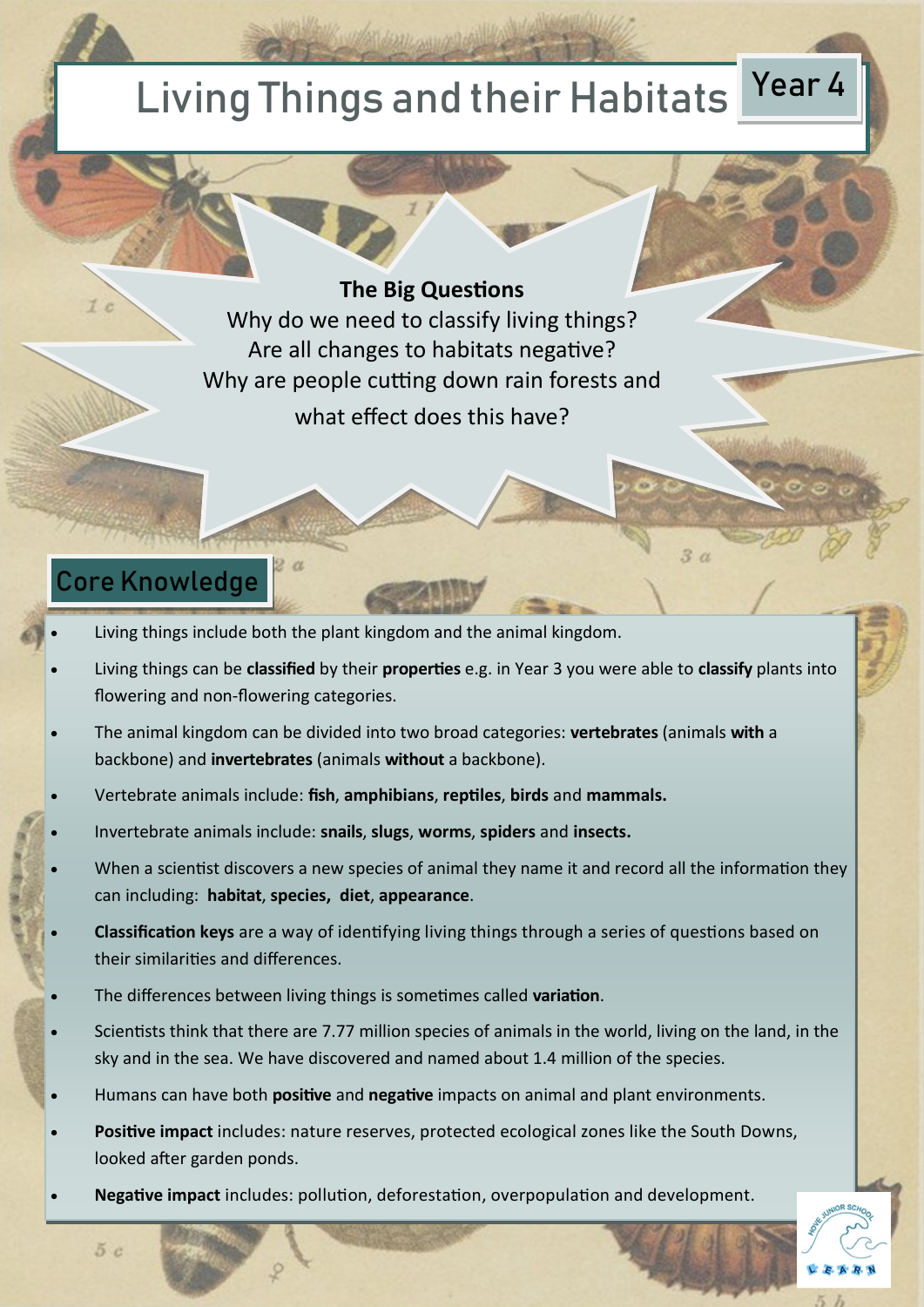## Living Things and their Habitats

### Core Knowledge

#### **Vertebrates**

- **Mammals** have warm blood and have hair or fur on their bodies. Mammal babies are born alive and are fed milk by their mothers.
- **Amphibians** live on land and in water. They are cold-blooded and they have gills when they are young. Amphibians have smooth skin and they lay their eggs in water.
- **Birds** have a beak, wings, feathers, 2 legs and are warm blooded. They lay eggs on land.
- **Fish** live in water and have fins instead of legs and gills instead of lungs. They lay their eggs in water and they have cold blood and scaly skin.
- Some **reptiles** live on land, and some in water. They have lungs that breathe air, scales and are cold-blooded. Reptiles lay their eggs on land.

#### **Invertebrates**

- There are over 800 000 different types of **insects**. They have an exoskeleton covering their body, which they must shed in order to grow. Their bodies consist of 3 parts: the head, thorax and abdomen, and they have a pair of antennae on their head.
- **Annelids** have existed for over 120 million years. There are over 9,000 species, including worms and leeches. They have bodies divided into segments and they don't have any limbs.
- The most common **crustaceans** are crabs, lobsters and barnacles. Woodlice are also crustaceans. Crustaceans have a hard, external shell which protects their body, with a head and abdomen. They live mostly in the ocean or other waters. Many have claws that help with crawling and eating.
- **Molluscs** were among the first inhabitants of the Earth. They live on land or in water. Most have a soft, skin-like organ covered with a hard outside shell. Land molluscs move slowly on a flat sole called a foot. Ocean molluscs attach themselves to rocks or other surfaces, and can't move.
- Most **arachnids** have 4 pairs of legs. The first pair of legs may be used for holding their prey and feeding. Common arachnids are spiders, scorpions, ticks and mites. They have a hard exoskeleton and jointed legs for walking. Arachnids do not have antennae.



Year 4